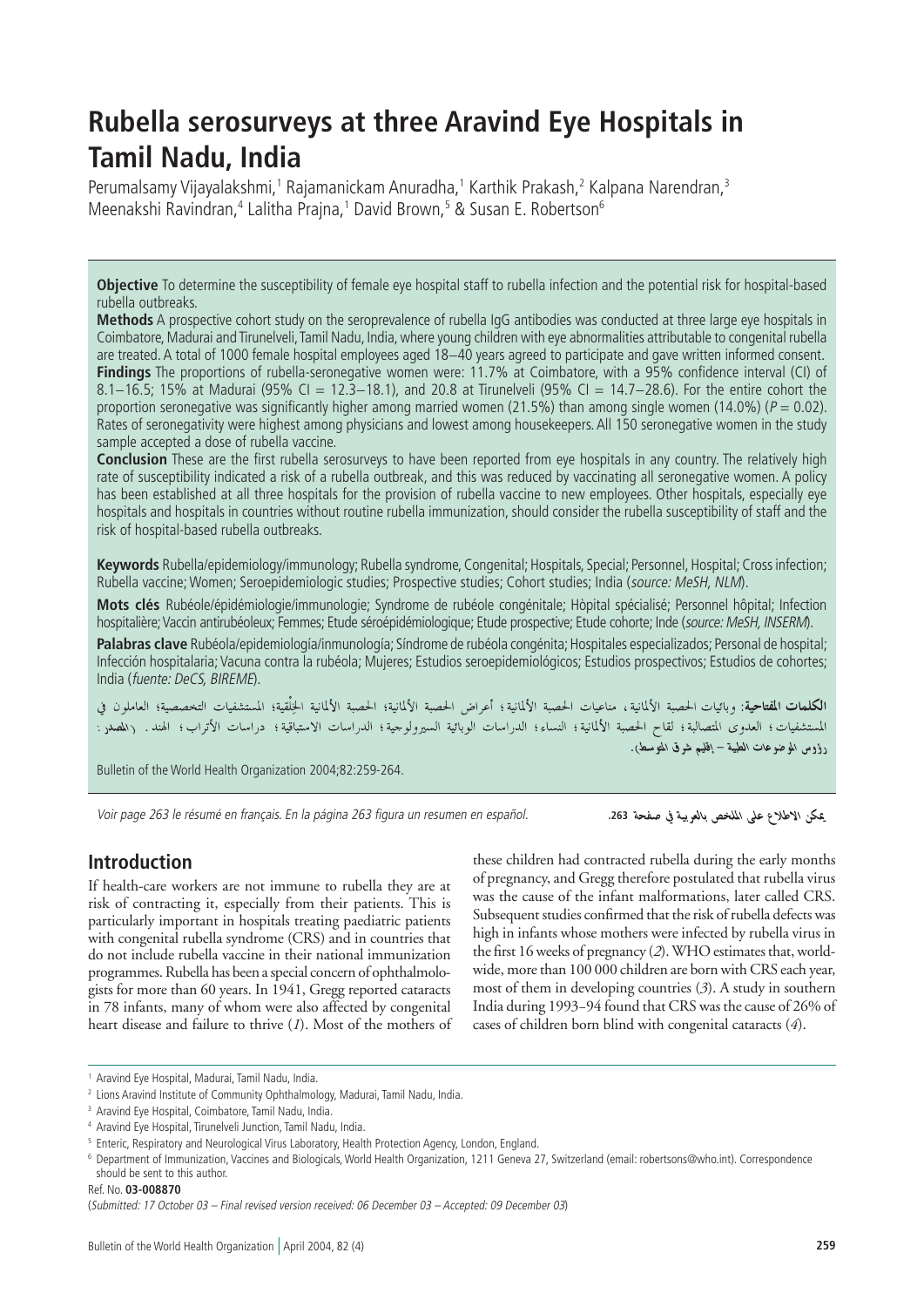#### **Research** Rubella serosurveys at Aravind Eye Hospitals in India **Perumalsamy Vigayalakshmi et al. Perumalsamy Vijayalakshmi et al.**

The WHO-recommended case definition for probable rubella is a patient with fever, maculopapular rash and cervical, suboccipital or postauricular lymphadenopathy or arthralgia/ arthritis (*5*). Because of the difficulty of clinical diagnosis of rubella, laboratory confirmation is required. This involves a rubella-specific IgM test on a serum specimen obtained within 28 days after the onset of rash.

The WHO-recommended case definition for clinically confirmed CRS is an infant with two of the complications described in (a) below or with one of those in (a) and one in (b) (*5*).

- (a) Cataract(s), congenital glaucoma, congenital heart disease, loss of hearing, pigmentary retinopathy.
- (b) Purpura, splenomegaly, microcephaly, mental retardation, meningoencephalitis, radiolucent bone disease, onset of jaundice within 24 hours after birth.

Laboratory confirmation of CRS involves a rubella-specific IgM test on a blood specimen obtained within the first year of life, preferably within the first six months. Where appropriate laboratory expertise is available, the detection of rubella virus in specimens from the nasopharynx or urine of an infant with suspected CRS may also provide laboratory confirmation. Infants with CRS shed rubella virus for long periods in nasopharyngeal secretions and urine, and close contact with such infants can therefore lead to rubella infection. In a large case series in the USA, rubella virus was isolated from nasopharyngeal secretions of 84% of infants with CRS during the first month of life and from 62% aged 1−4 months, 33% aged 5−8 months and 11% aged 9−12 months (*6*). Eye disease is a common sign of CRS: in a case series of 46 children with CRS at the Aravind Eye Hospital, Madurai, India, cataract was present in 81 eyes (*7*). A special risk occurs during cataract surgery for a child with CRS because the lens aspirate may contain live rubella virus. Rubella virus has been identified in lens aspirates from children aged up to 3 years (*8*).

Nearly 50% of rubella infections are subclinical, and an infected health care worker may therefore unknowingly transmit the virus to patients or other staff. This poses a risk of CRS if a woman becomes infected with rubella in the early months of pregnancy. Hospital-based rubella outbreaks have been reported from industrialized countries (*9*, *10*). In India, such an outbreak was reported from the St John's Medical College and Hospital, Bangalore, in 1990 (*11*), and another occurred in 1996 among medical and nursing students and staff at the Christian Medical College, Vellore, Tamil Nadu (*12*).

This paper reports the results of a serological study to assess the rubella susceptibility of female employees at three Aravind Eye Hospitals.

# **Methods**

From May to December 2002 a rubella serosurvey was conducted among femalepersonnel at three Aravind Eye Hospitals in Coimbatore, Madurai and Tirunelveli, Tamil Nadu, India, with a total of 2675 beds. In 2002 these hospitals conducted approximately 190 000 operations and more than 1.3 million outpatient visits. All female personnel aged 18−40 years were eligible and were given background information about the study; those who provided voluntary and written informed consent to participate were enrolled. The study was approved by: the Aravind Eye Hospital Ethics Committee, Madurai; the Indian Council for Medical Research, New Delhi; and the WHO Secretariat Committee for Research Involving Human Subjects. A standard questionnaire was administered on demographic characteristics, marital and vaccination history, and type and duration of employment. A 5-ml blood specimen was obtained from each participant. The serum was separated and stored at the study site at 4−8 ºC before being transferred to the central laboratory at Madurai Hospital, where it was stored at –20 ºC. Rubella-specific IgG antibodies were detected using a commercial IgG enzyme-linked immunosorbent assay (ELISA) kit (catalogue number 51208, Human Gesellschaft für Biochemica und Diagnostica mbH, Wiesbaden, Germany) in accordance with the manufacturer's instructions. The Enteric, Respiratory and Neurological Virus Laboratory of the Health Protection Agency, London, served as the reference laboratory for the study and provided on-site training of the laboratory technician. The London laboratory conducted quality control tests on the human rubella IgG ELISA kit every six months and performed a blinded proficiency test on the Aravind Hospital laboratory.

Seronegative women were offered rubella vaccine and, as recommended by WHO, were advised to avoid pregnancy for one month following vaccination (*13*). The RA 27/3 rubella vaccine (Serum Institute of India, Pune) was supplied in single-dose vials that were stored at 4−8 ºC during the study. The vaccine was reconstituted with diluent supplied by the manufacturer and administered intramuscularly.

Data were double-entered in Epi Info, version 6.04 (Centers for Disease Control and Prevention, Atlanta, GA, USA and WHO, Geneva, Switzerland), and cleaned. Statistical analyses were performed using Stata, version 7.0 (Stata Corporation, College Station, TX, USA). Seroprevalence levels were compared by  $\chi^2$  tests.

# **Results**

Of the 1038 female employees aged 18−40 years, 1000 (96%) consented to participate in the study, 248 of them at Coimbatore Hospital, 608 at Madurai Hospital and 144 at Tirunelveli Hospital. The age range of the participants was 18−40 years (mean, 21.7 years). Overall, 150 were negative for rubella IgG antibody (15%; 95% confidence interval (CI) = 13.3−16.7%). All the participants were informed of their test results and the seronegative women all accepted a dose of rubella vaccine. The seronegativity rates at the Coimbatore, Madurai and Tirunelveli hospitals were 11.7 % (95% CI = 8.1−16.5), 15.0% (95% CI = 12.3–18.1) and 20.8 (95% CI = 14.7−28.6), respectively (Fig. 1). The differences between the hospitals were non-significant, nor were there significant differences in seronegativity rates between age groups (Table 1). However, the proportion of seronegative women was significantly higher ( $P = 0.02$ ) among the 135 married women (21.5%) than among the 865 single women (14.0%).

The categories of employees participating in the study included doctors, nurses, opticians/refractionists, laboratory staff, medical equipment production/repair staff, and housekeepers/caterers. The percentage of seronegativity was highest among doctors (26.7%) and lowest among housekeepers/caterers (11.1%) (Table 2).

Of the 1000 participants, only two physicians and one nurse reported previous receipt of rubella vaccine.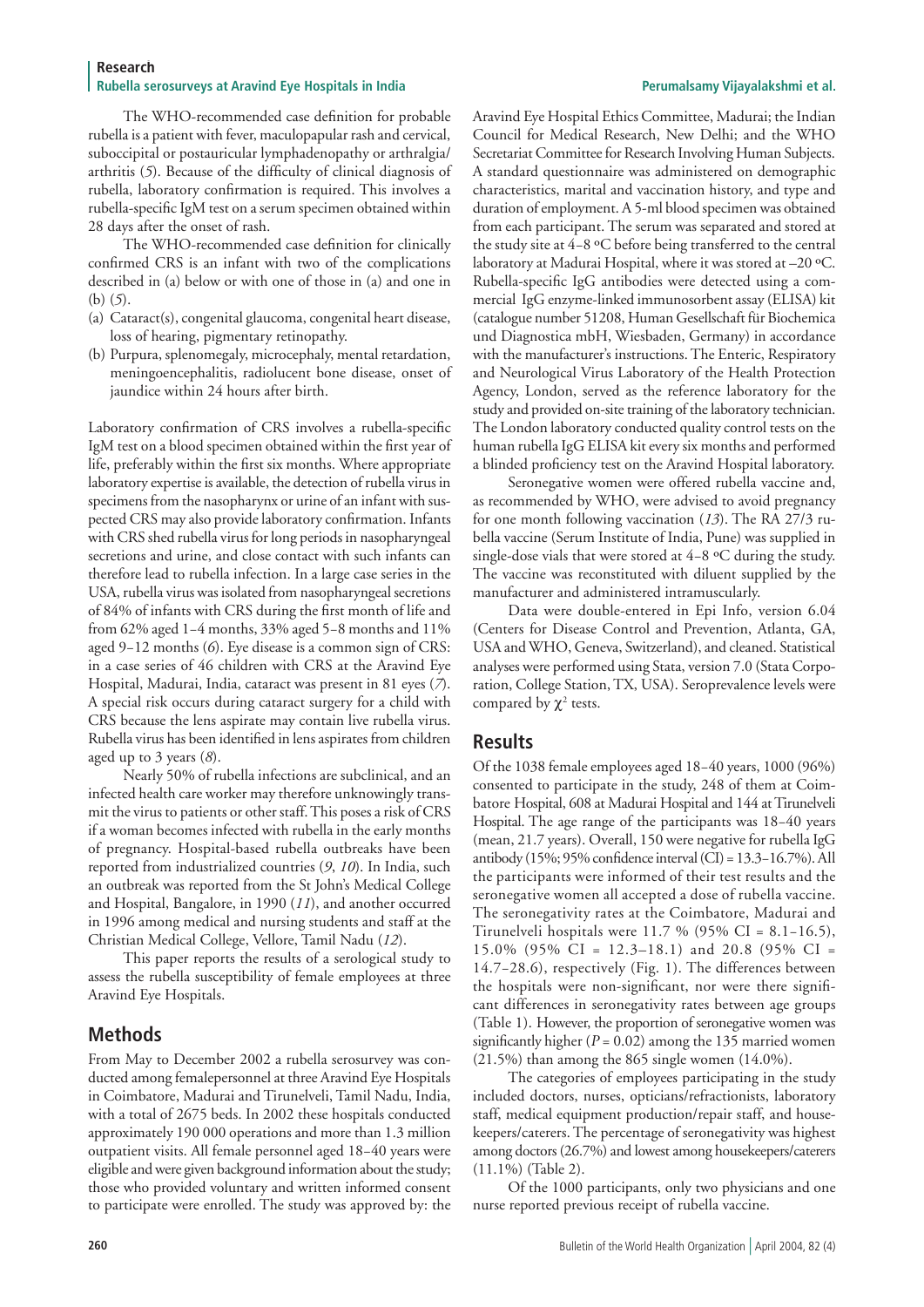Fig. 1. Proportions of female employees seronegative for rubella IgG, by age group, Aravind Eye Hospitals at Coimbatore ( $n = 248$ ), Madurai ( $n = 608$ ), and Tirunelveli  $(n = 144)$ , Tamil Nadu, India



Table 1. **Rubella IgG serosurvey among female employees by age group at three Aravind Eye Hospitals, Tamil Nadu, India, 2002**

| Age group<br>(years) | No. examined | No. negative           | 95% Cl <sup>a</sup> |
|----------------------|--------------|------------------------|---------------------|
| $18 - 19$            | 292          | 38 (13.0) <sup>b</sup> | $13.0 - 46.2$       |
| $20 - 24$            | 552          | 83 (15.0)              | $11.2 - 35.3$       |
| $25 - 29$            | 110          | 18 (16.4)              | $6.0 - 41.1$        |
| $30 - 40$            | 46           | 11(23.9)               | $13.1 - 46.2$       |
| <b>Total</b>         | 1000         | 150 (15.0)             | $13.3 - 16.9$       |

<sup>a</sup> CI = confidence interval.

**b** Figures in parentheses are percentages.

# **Discussion**

These are the first rubella serosurveys reported from eye hospitals anywhere in the world. At the three hospitals, 12−21% of female health workers and 27% of female physicians were rubella seronegative. These are moderate-to-high rates. A WHO-sponsored global review identified more than 100 serosurveys conducted among women of childbearing age in 45 developing countries before the introduction of rubella vaccine (*14*). The proportion who were rubella seronegative was less than 10% in 13 countries, 10−24% in 20 countries and 25% or higher in 12 countries. A number of previous studies have demonstrated the potential risk of rubella to hospital employees, most commonly those working in obstetrics or paediatrics departments (*15−18*).

The high proportion of rubella-seronegative physicians is unexplained. However, only 30 physicians participated in the study, of whom 19 (63%) came to the Aravind Eye Hospitals from different states in India where their previous exposure to rubella virus may have differed from that of other hospital employees. The women employed at the Aravind Eye Hospitals who were not physicians came from the local areas and were possibly representative of working women in their respective cities, although they may have had additional exposure to rubella virus in the hospital work environment. Unmarried women employees at the three Aravind Eye Hospitals lived in dormitory residences. No outbreaks of rubella or measles had Table 2. **Results of rubella IgG serosurvey among female employees, by type of personnel, at three Aravind Eye Hospitals, Tamil Nadu, India, 2002**

| Type of personnel                            | No.<br>examined | No.<br>negative      | <b>Mean age</b><br>(years) |
|----------------------------------------------|-----------------|----------------------|----------------------------|
| Physicians                                   | 30              | 8(26.7) <sup>a</sup> | 28.9                       |
| Laboratory staff                             | 22              | 4(18.2)              | 23.2                       |
| Administrative staff                         | 122             | 21(17.2)             | 22.3                       |
| Medical equipment<br>production/repair staff | 174             | 28(16.1)             | 20.8                       |
| Nurses/counsellors                           | 407             | 58 (14.3)            | 21.3                       |
| Opticians/refractionists                     | 164             | 22(13.4)             | 21.2                       |
| Housekeepers/caterers                        | 81              | 9(11.1)              | 71.7                       |
| <b>Total</b>                                 | 1000            | 150 (15.0)           | 21.7                       |

<sup>a</sup> Figures in parentheses are percentages.

been reported among dormitory residents during the past eight years, although there were varicella outbreaks. We did not demonstrate an inverse relationship between age and the proportion of seronegative women, perhaps because of the small number of women aged  $\geq 30$  years. Previous studies indicated great variability in the proportions of women in given age groups who were susceptible to rubella, and some studies showed little decrease in susceptibility over the age range studied (*19*). A clearer picture of the community-based risk of rubella in the female population would be provided by an antenatal serosurvey with stratified sampling, ensuring a more even distribution of age groups. Such a study is planned.

#### **Rubella serosurveys in India**

A review of the literature identified 15 rubella serosurveys in women of childbearing age in India (*20−28*, Table 3). However, the data should be viewed with caution because of the diversity of the laboratories and assays in question. Almost all the studies carried out in 1990 and subsequently involved the use of rubella IgG ELISA assays, whereas earlier studies employed haemagglutination inhibition assays. Nevertheless, a review of rubella test methods indicated general agreement between these assays (*29*). The 15 serosurveys from India showed that susceptibility ranged from 5% to 45%, reflecting the large size of the country and the pattern of rubella virus circulation. A larger proportion of women can be expected to be susceptible during periods when rubella virus circulates at an endemic level than during periods following rubella outbreaks. There is evidence that the proportion of susceptible women in Tamil Nadu has increased gradually from 4% in the 1980s to the 15% found in the present study, suggesting endemic levels of virus circulation with no major outbreaks.

#### **Study limitations**

A major limitation of our study was the lack of background rubella surveillance data that would provide an understanding of the local endemic-epidemic cycles of rubella virus. In the future such data should be increasingly available from countries in the South-East Asia Region of WHO. During 2002−03, staff from one or more laboratories in Bangladesh, Bhutan, India, Indonesia, Maldives, Myanmar, Nepal, and Sri Lanka attended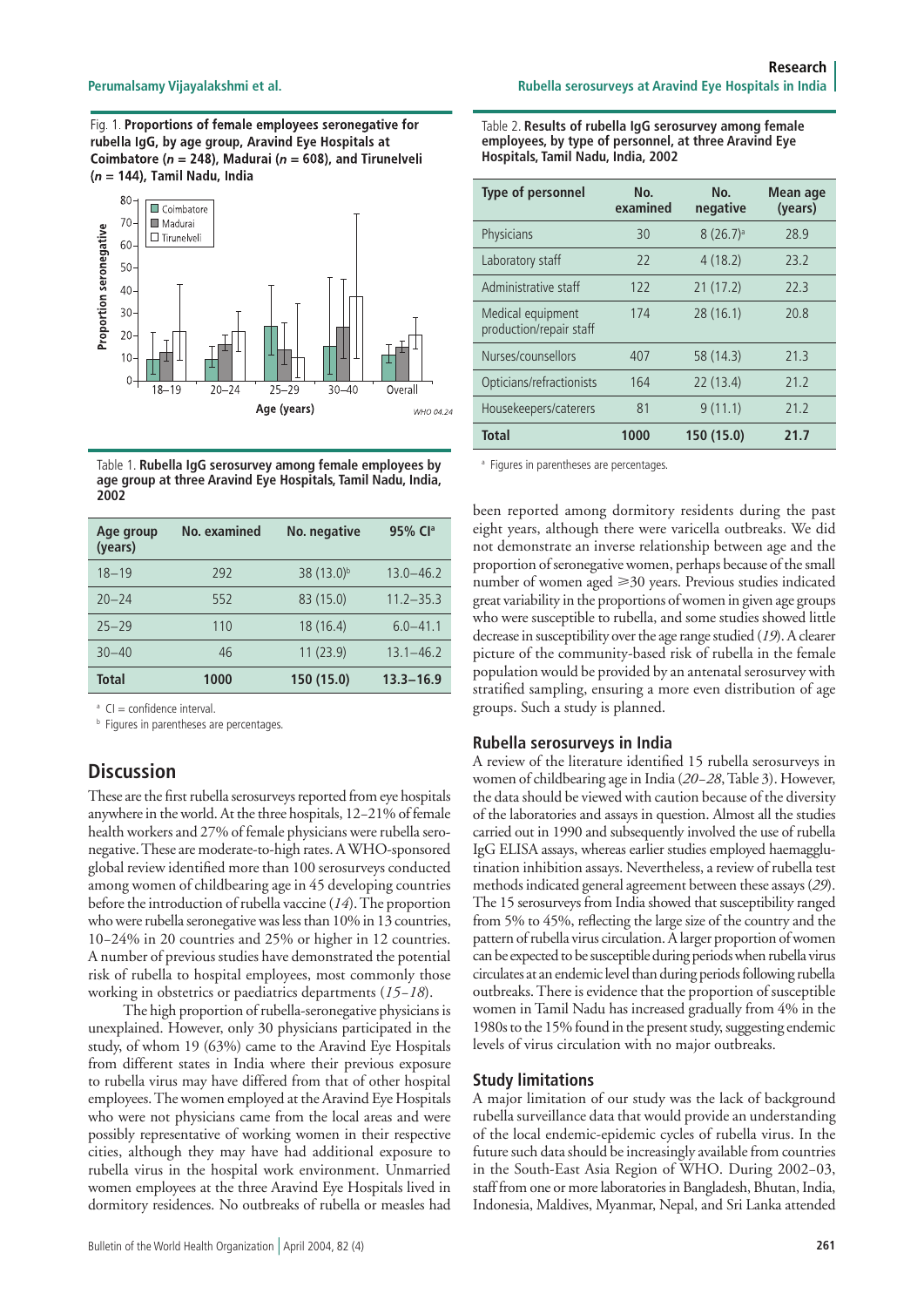| State/<br><b>Territory</b> | <b>Location</b>                      | Year    | Age group<br>(years)      | No.<br>studied    | $\frac{0}{0}$<br>negative | Laboratory<br>assay and<br>cut-off titre <sup>a</sup> | Reference                                       |
|----------------------------|--------------------------------------|---------|---------------------------|-------------------|---------------------------|-------------------------------------------------------|-------------------------------------------------|
| Andra<br>Pradesh           | Hyderabad                            | 1991    | Antenatal                 | 274               | 5                         | <b>ELISA</b>                                          | 20                                              |
| Chandigarh                 | Chandigarh                           | 1973    | $16 - 40$                 | 325               | 19                        | HI, 1:10                                              | 21                                              |
| Delhi                      | Delhi urban                          | 1970    | $15 - 34$                 | 137               | 15                        | HI, 1:10                                              | 22                                              |
| Delhi                      | Delhi rural                          | 1970    | $15 - 34$                 | 124               | 28                        | HI, 1:10                                              | 22                                              |
| Delhi                      | Delhi                                | 1989    | Antenatal                 | 603               | 31                        | HI, 1:16                                              | 23                                              |
| Delhi                      | Delhi                                | 1994    | Teens $+$<br>Childbearing | 200               | 45                        | HI, 1:8                                               | 24                                              |
| Kerala                     | Trivandrum                           | 1981    | Antenatal                 | 536               | 26                        | HI, 1:16                                              | 25                                              |
| Tamil<br>Nadu              | Vellore                              | 1984    | Antenatal                 | 132               | 4                         | HI, 1:8                                               | 26                                              |
| Tamil<br>Nadu              | Vellore                              | 1990-91 | Antenatal                 | 931               | 11                        | <b>ELISA</b>                                          | D. Brown,<br>personal<br>communication,<br>2000 |
| Tamil<br>Nadu              | Vellore                              | 1997-98 | Antenatal                 | 765               | 13                        | <b>ELISA</b>                                          | D. Brown,<br>personal<br>communication,<br>2000 |
| Tamil<br>Nadu              | Coimbatore<br>Madurai<br>Tirunelveli | 2002    | $18 - 40$                 | 248<br>608<br>144 | 12<br>15<br>21            | <b>ELISA</b>                                          | Present study                                   |
| Uttar<br>Pradesh           | Lucknow                              | 1981    | Antenatal                 | 300               | 22                        | HI, 1:8                                               | 27                                              |
| West<br>Bengal             | Calcutta                             | 1972    | $15 - 25$                 | 176               | 43                        | HI, 1:10                                              | 28                                              |

#### Table 3. **Summary of rubella serosurveys among women, India, 1970−2002**

<sup>a</sup> ELISA = enzyme-linked immunosorbent assay; HI = haemagglutination inhibition.

a one-week workshop in Bangkok, Thailand or Pune, India. Participants received training in the IgM ELISA tests for measles and rubella, and their laboratories were subsequently enrolled in a proficiency-testing scheme. To complement the laboratory training a surveillance and data management workshop was held during September 2003 in New Delhi for countries of the South-East Asia Region. The surveillance and reporting of measles and rubella are expected to benefit from the experience gained in the highly successful surveillance of acute flaccid paralysis in this Region.

### **Risk groups and rubella vaccination**

Our study identified physicians as the employee group at highest risk. The vaccination of seronegative individuals can help to lower the institutional risk of hospital-based rubella outbreaks. In addition, a new policy is planned for vaccinating hospital physicians and nurses against rubella at the start of their employment, without serological screening. This is consistent with the WHO recommendation that the health of employees, including

their immunization history, be reviewed at recruitment (*30*). Rubella vaccination is important for doctors and nurses working at eye hospitals anywhere in the world, and for obstetricians, midwives, paediatricians, neurologists, cardiac surgeons, ear, nose and throat surgeons and other specialists who see children with congenital rubella. Moreover, the provision of rubella vaccine to both medical and nursing students before they entered the hospital environment would help to prevent hospital-based outbreaks and would protect female health personnel before their first pregnancies.  $\blacksquare$ 

#### **Acknowledgements**

We are grateful for helpful comments made by Dr Jennifer Best and members of the Steering Committee on Epidemiology and Field Research of the WHO Department of Immunization, Vaccines and Biologicals. Financial support for the study was provided by WHO.

**Conflicts of interest:** none declared.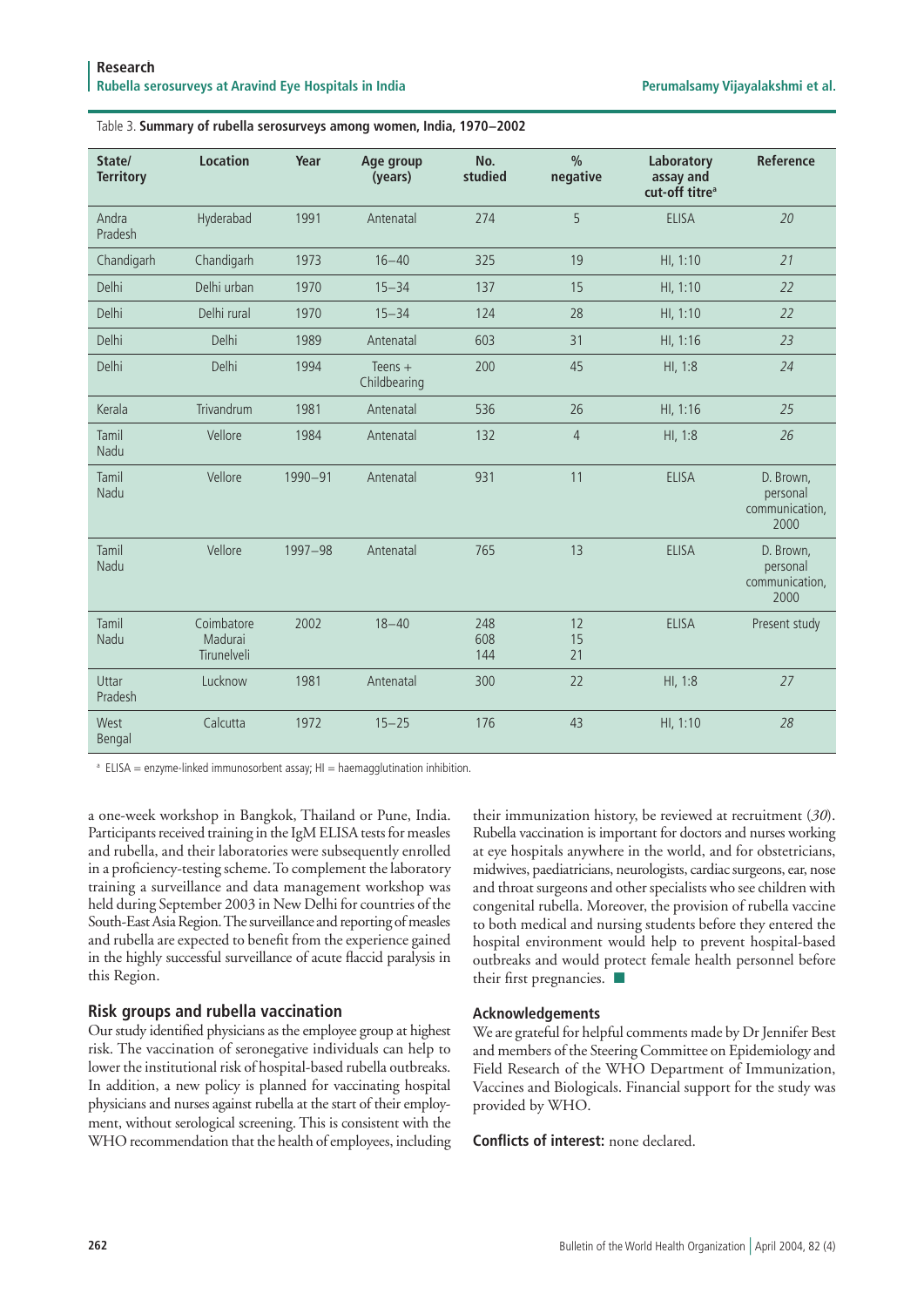#### **Résumé**

**Enquêtes sérologiques sur la rubéole dans trois hôpitaux ophtalmologiques Aravind au Tamil Nadu (Inde)**

**Objectif** Déterminer la sensibilité du personnel féminin des hôpitaux ophtalmologiques à l'infection rubéoleuse et le risque potentiel de flambées hospitalières de rubéole.

**Méthodes** Une étude de cohorte prospective sur la séroprévalence des anticorps antirubéoleux de la classe des IgG a été réalisée dans trois grands hôpitaux ophtalmologiques (Aravind Eye Hospitals) à Coimbatore, Madurai et Tirunelveli, dans le Tamil Nadu (Inde), où sont traités de jeunes enfants atteints d'anomalies oculaires dues à la rubéole congénitale. En tout, 1000 femmes faisant partie du personnel hospitalier et âgées de 18 à 40 ans ont accepté de participer à l'étude et ont donné par écrit leur consentement éclairé.

**Résultats** La proportion de femmes séronégatives pour la rubéole était de 11,7 % à Coimbatore, avec un intervalle de confiance (IC) à 95 % de 8,1-16,5 %, 15,0 % à Madurai (IC 95 % : 12,3-18,1 %) et 20,8 % à Tirunelveli (IC 95 % : 14,7-28,6 %). Au niveau de la cohorte entière, la proportion de femmes séronégatives était significativement plus élevée chez les femmes mariées (21,5 %) que chez les femmes célibataires (14,0 %) ( $p = 0.02$ ). Le taux de séronégativité le plus élevé a été observé chez les médecins et le plus faible chez les intendantes. Les 150 femmes séronégatives de l'échantillon étudié ont accepté de recevoir une dose de vaccin antirubéoleux.

**Conclusion** Ces enquêtes sérologiques sur la rubéole sont les premières rapportées au niveau mondial pour des hôpitaux ophtalmologiques. Le taux de sensibilité relativement élevé observé indiquait un risque de flambée de rubéole, que l'on a réduit en vaccinant toutes les femmes séronégatives. Les trois hôpitaux ont établi une politique consistant à vacciner les nouvelles employées. D'autres hôpitaux, en particulier les hôpitaux ophtalmologiques et les hôpitaux des pays qui ne pratiquent pas la vaccination systématique contre la rubéole, devraient prendre en compte la sensibilité de leur personnel à la rubéole et le risque de flambées de rubéole en milieu hospitalier.

#### **Resumen**

#### **Estudios serológicos sobre la rubéola en tres hospitales oftalmológicos Aravind de Tamil Nadu (India)**

**Objetivo** Determinar la vulnerabilidad del personal femenino de hospitales oftalmológicos a la infección rubeólica, así como el riesgo potencial de brotes de rubéola en los hospitales.

**Métodos** Se llevó a cabo un estudio de cohortes prospectivo sobre la seroprevalencia de anticuerpos IgG contra la rubéola en tres grandes hospitales oftalmológicos de Coimbatore, Madurai y Tirunelveli, en el Estado de Tamil Nadu, India, donde reciben tratamiento los niños pequeños que sufren anomalías oculares causadas por la rubéola congénita. Un total de 1000 empleadas de hospital de 18-40 años respondieron positivamente a la invitación de participar y dieron por escrito su consentimiento informado.

**Resultados** Las proporciones de mujeres seronegativas para la rubéola fueron las siguientes: 11,7% en Coimbatore, con un intervalo de confianza (IC) del 95% de 8,1%-16,5%; 15% en Madurai (IC95% = 12,3%-18,1%), y 20,8% en Tirunelveli (IC95% = 14,7%-28,6%). En el conjunto de la cohorte la proporción seronegativa fue significativamente mayor entre las mujeres casadas (21,5%) que entre las solteras (14,0%) ( $P = 0.02$ ). Las tasas de seronegatividad fueron máximas entre las médicas y mínimas entre las trabajadoras de los servicios de limpieza. Las 150 mujeres seronegativas aceptaron una dosis de la vacuna antirrubeólica.

**Conclusión** Estas son las primeras encuestas serológicas de que se informa sobre la rubéola en los hospitales oftalmológicos en país alguno. La tasa relativamente alta de vulnerabilidad mostró que existía el riesgo de que se produjera un brote de rubéola, riesgo que se redujo vacunando a todas las mujeres seronegativas. Se ha instaurado en los tres hospitales una política destinada a suministrar la vacuna antirrubéolica a las nuevas empleadas. Otros hospitales, especialmente los hospitales oftalmológicos y los hospitales de los países sin inmunización sistemática contra la rubéola, deberían estudiar la vulnerabilidad del personal a esta enfermedad y el riesgo de brotes de rubéola en los hospitales.

ملخص

## المسح السيرولوجي للحصبة الألمانية في ثلاثة من مستشفيات أرافيند للعيون في ولاية تاميل نادو الهندية

المُسغرض: التعرف على قابلية العاملات في مستشفيات العيون للعدوى بالحصبة الألمانية ومخاطرٌ وقوع فاشيات الحصبة الأَلمانية في المستشفيات.

**السطريقة:** أُجريت دّراسة أتراب استباقية حول معدل الانتشار المصل<sub>ى</sub> لأضداد الغلوبين المناعي G للحصبة الألمانية، وذلك في ثلاثة من المستشفيات الكبرى في الولايات الهندية : كويمباتور، ومادوراي، وتيرونلفيلي، وتاميل نادو ، والتي يعالج بما صغار الأطفال المصابون بشذوذات عينية تُعزى إلى الإصابة بالحصبة الألمُسانية الخِلقية. وقد وافق على المشاركة في الدراسة ١٠٠٠ من العاملات في المستشفيات، وقدموا موافقة كتابية مستندة إلى معلومات.

الموجودات: بلغت نسبة العاملات السلبيات للاحتبار المصلى للحصبة الألمانية في كويمباتور ١١,٧٪، بفاصل ثقة ٩٥٪، إذ تراوحت منَّ ٨,١٪ إلى ١٦٫٥٪؛ وبلغت في مادوراي ١٥٪ (بفاصل ثقة ٩٥٪، إذ تراوحت من ١٢,٣٪ إلى ٨,١١٪)؛ وبلغت في تيرونلفيلي ٢٠,٨٪). وقد لوحظ أن نسبةً النساء السلبيات للاختبار المصلى في عينة الدّراسة كلها كانت أعلى بدرجة

عالية إحصائياً بين المتزوجات (٢١,٥٪) بالمقارنة مع غير المتزوجات (١٤٪) (بمعامل دقة 0.02). كما كانت معدلات النساء السلبيات للمصل أعلى ما تكون بين الطبيبات، وكانت أقل ما تكون بين ربات البيوت. وقد قبلت جميع النساء السلبيات للمصل في هذه الدراسة، البالغ عددهن ١٥٠ امرأة، جرعة من اللقاح المضاد للحصبة الألمانية.

النتيجة: تُعَدّ هذه المسوحات السيرولوجية للحصبة أول مسوحات تبلّغ من مستشفيات العيون في أي بلد. ويشير معدل الحساسية المرتفع نسبياً إلى احتمال وقوع فاشية للحصبة الألمانية، وهو الأمر الذي تم الحد منه بتلقيح جميع النساء السلبيَّات للاختبار المصلَّى. وقد تم وضع سياسة في المستشفيات الثلاثة ً لإعطاء لقاح الحصبة الألمانية للموْظفين الجدد. وينبغي على سائر المستشفيات، ولاسيَّما مستَّشفيات العيون والمستشفيات الموجودة في البلدان التي تفتقر إلى التمنيع الروتيني ضد الحصبة الألمانية، أن تنظر بعين الاهتمام لاستعداد موظفيها للحصبة الألمانية ولمحاطر وقوع فاشيات الحصبة الألمانية في المستشفيات.